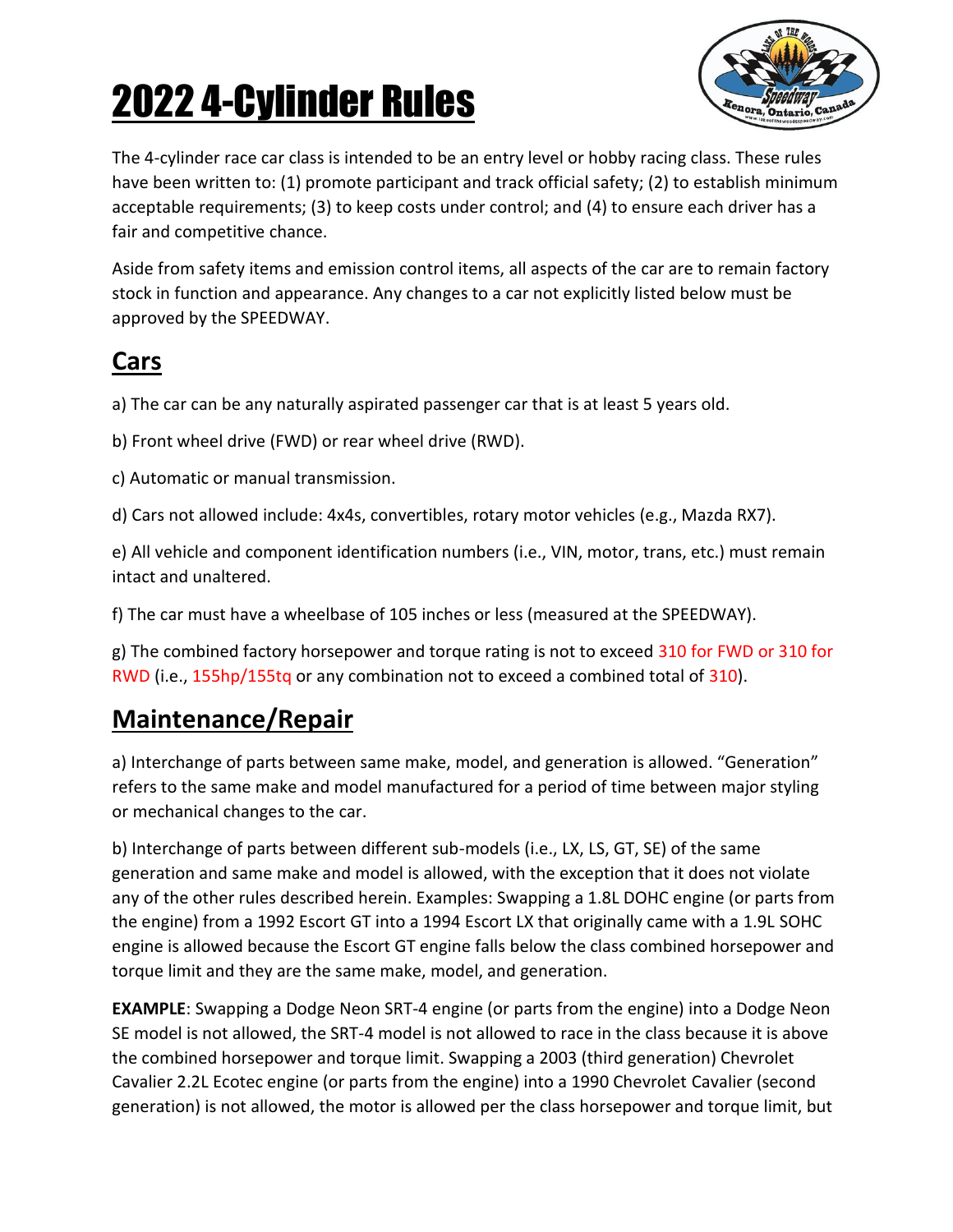

they are two different generations of the same car. This applies to swapping all other components/parts as well.

The intent of the parts interchange rule is to allow for budget friendly repair and maintenance of the race car with readily available parts, not to enhance horsepower through parts swapping with different sub-models or reduce power-to-weight ratios using different car generations.

#### **Roll Cage**



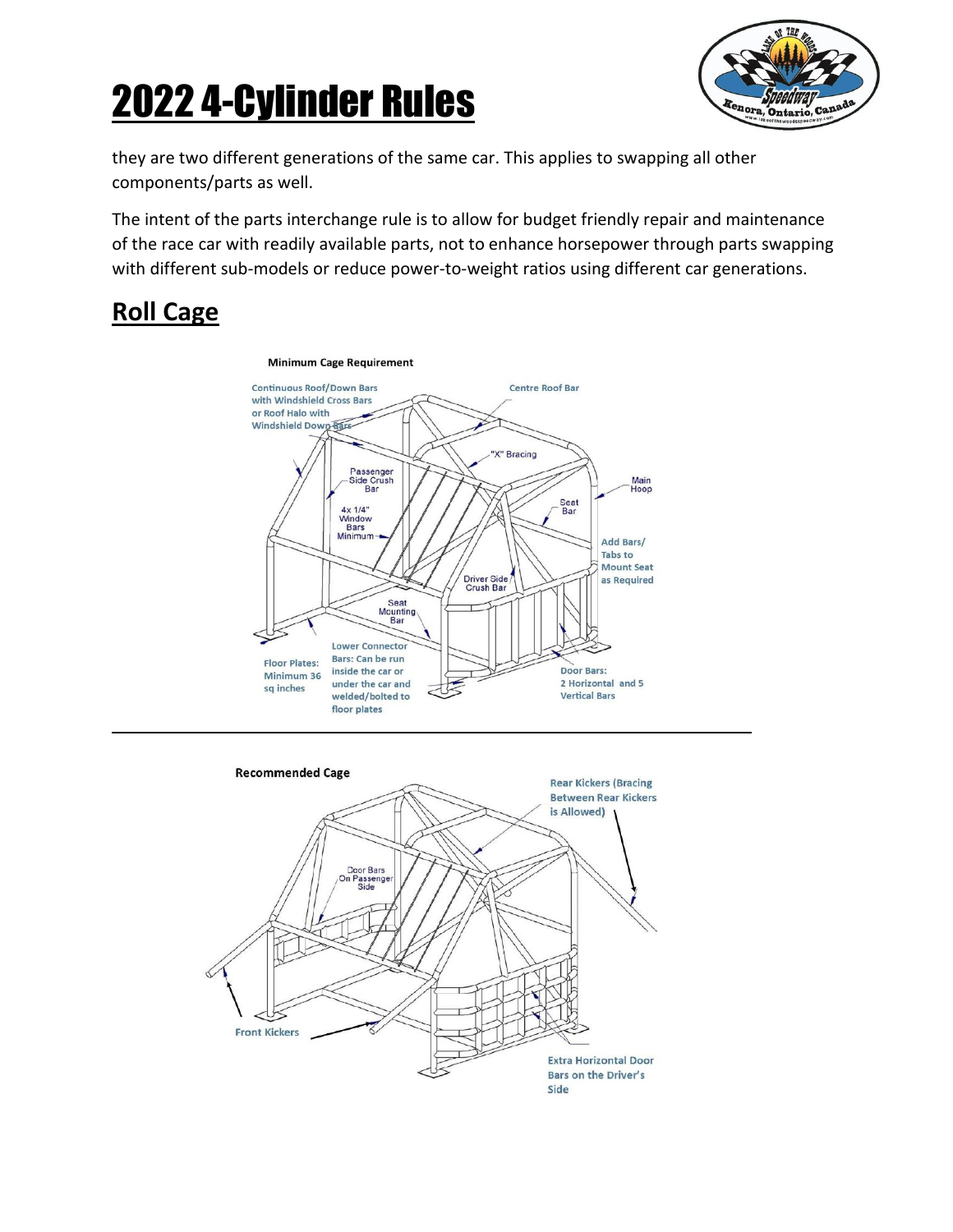

a) Minimum requirement for entire cage 1.500" (1-1/2") diameter x 0.095" wall thickness structural tubing (DOM or HREW). 1.625" or 1.750" Diameter x .095" wall DOM recommended.

b) No black pipe.

c) Floor plates: Minimum of 4 floor plates, each a minimum 0.125" thick and 36 square inches, welded or bolted through the floor or rear seat riser, or 2" square tubing welded to rocker panels/structural components.

d) Cage must be tied into floor plates.

e) Main hoop must be one continuous hoop behind the driver, from the left side of the driver seat floor, up to the roof, across the top, and back down on the right side of the passenger seat.

f) The main hoop must be higher than the driver's helmet when sitting in the seat.

g) The main hoop requires an x-brace. One bar from the top left to the bottom right, and one bar from the top right to the bottom left.

h) Roof/down bars must include two bars running from the top of the main hoop, extending forward roughly

horizontally along the roof, then down following the windshield pillar slope, then roughly vertically to the floor.

i) One center roof bar is also required from the top center of the main hoop to the center of the top windshield cross bar.

j) Windshield Cross Bars; one horizontal bar at the top of the windshield connecting to the roof/down bars on each side, and one horizontal bar at the bottom of the windshield connecting to the roof/down bars on each side.

k) Heavy gauge screen or a minimum four ¼" bars in front of driver (from top to bottom of windshield opening).

l) A minimum of two horizontal door bars on the driver side, 12" apart, with five vertical connector bars between them equally spaced along the length. Three or four horizontal door bars on the drivers side and more vertical connector bars recommended. Door bars not required on passenger side but recommended.

#### **Crush Bars**

a) Driver side crush bar to run vertically from roof/down bar near the windshield to top horizontal door bar. Same on passenger side (if door bars are present on passenger side).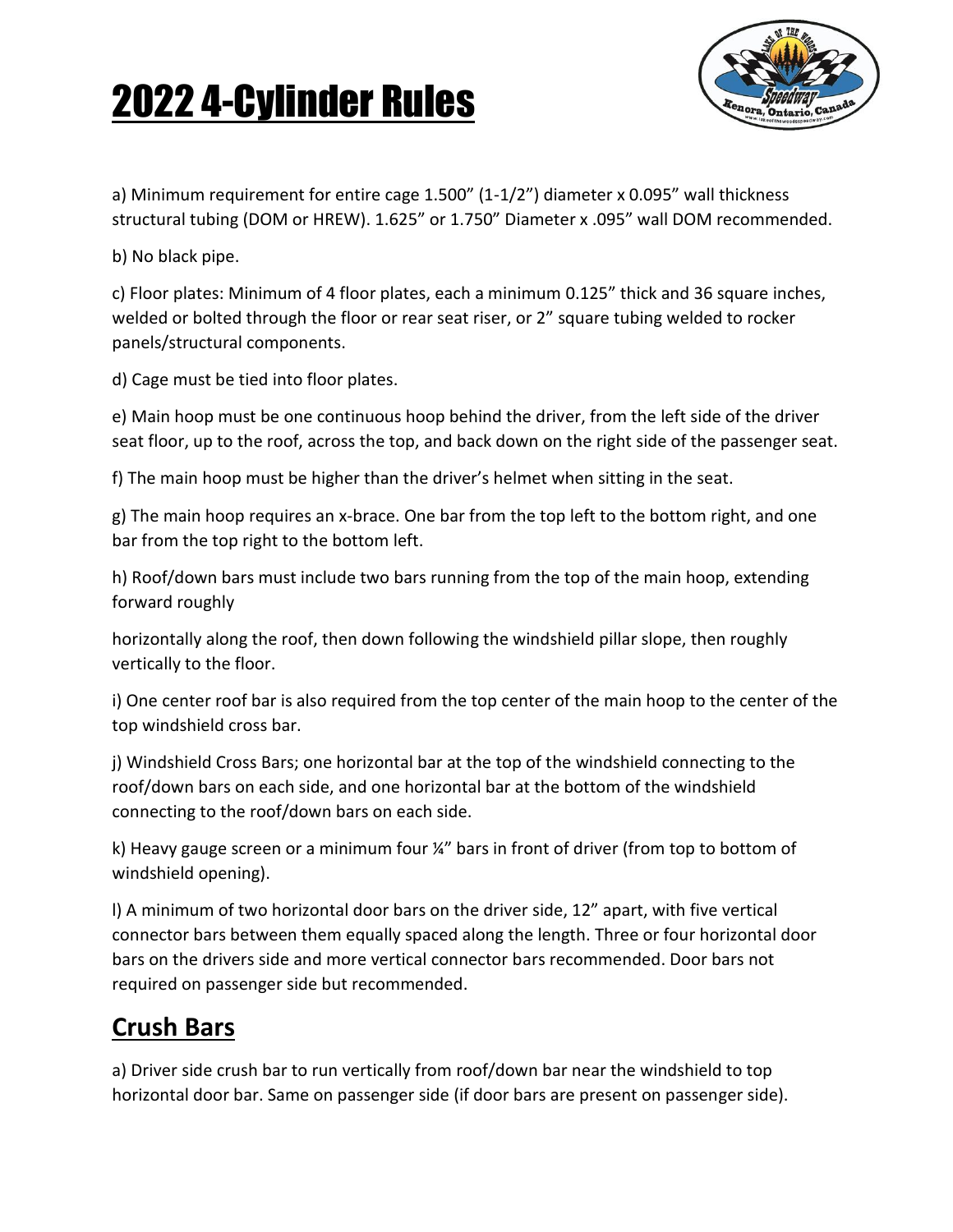

b) If no door bars are present on the passenger side, run the crush bar from the roof/down bar near the windshield to the front passenger floor plate or lower bar.

### **Seat Mount**

a) Seat structure and mounts must tie into the roll cage, not the car body.

#### **Subframe**

a) Subframe connectors may be run under the car and welded/bolted to the floor plates, or inside the car near the floor between the main hoop and front down bar.

b) Reasonable bracing outside the driver's compartment for safety and frame rigidity allowed, but must be inspected and approved by the SPEEDWAY.

c) No bull bars.

### **Kickers**

a) Front kicker bars cannot go past the radiator cradle.

b) Front kickers can tie into front strut towers.

c) Rear kickers can only extend 6" past rear strut towers to allow for a crush zone.

d) Kicker bars are optional but recommended.

#### Bracing

a) Bars or x-bracing is allowed between rear strut towers (no front strut tower cross bracing is allowed).

b) Additional roll cage bars/bracing are allowed.

### **Cage Swap**

a) If a cage is being swapped to a different car, it is not recommended to cut the roof to do so.

b) The preferred method would be with internal slip sleeves inside roll cage tubing and have cage seams re-welded.

c) Inspection holes required.

d) If cutting the roof, seams require reinforcement and tech approval prior to racing.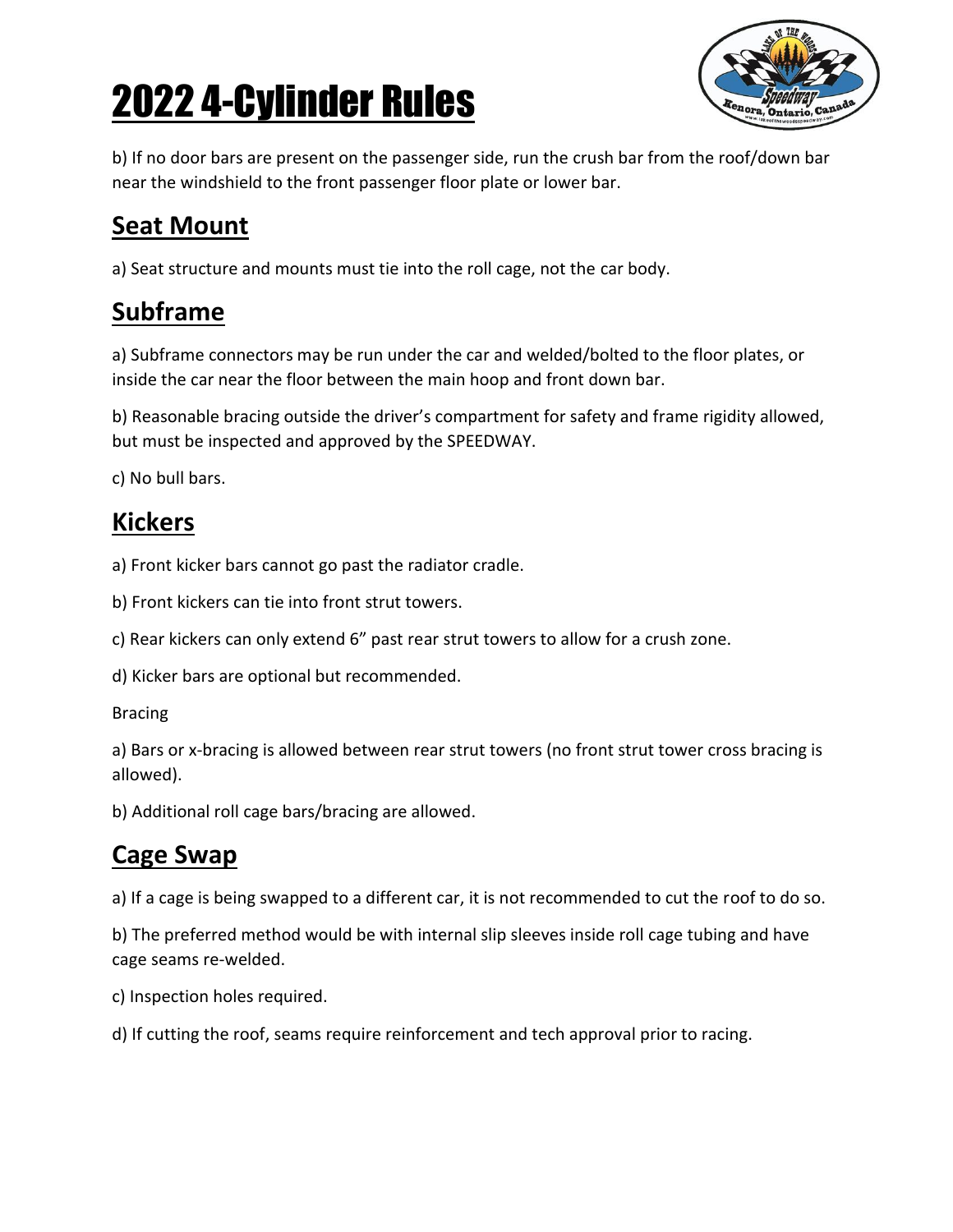

### **Scrub Rails**

a) No bars shall extend outside of body panel including the grille and bumper, with the exception of side scrub rails.

b) Scrub rails cannot extend any further forward than the rear of the front wheel opening, and no further rearward than the front of the rear wheel opening.

c) Bars must be tight to the body and can not have any sharp edges. Maximum 1"x 2" welded or bolted to the roll cage.

d) If bolting on scrub rails, use carriage bolts (chrome bumper type, rounded heads), or if using hex head bolts, recess them to the inner face of the scrub rail.

e) V type Lexan scrub rails preferred.

#### **Race Seat**

a) Race seat must be mounted to the roll cage with minimum 4x 3/8" bolts.

b) Minimum of two bolts in the lower seat mounts and two bolts mounted to the main roll cage hoop back bar.

c) Window net and 5-point racing harness must be secured to the roll cage only and not the car body.

## **Body/Interior**

a) Vehicle ID number (VIN) must remain in at least one stock location & will be used to determine stock OEM parts.

b) All upholstery, carpet, glass, emblems, air bags, and plastic trim must be removed.

c) Dash may remain or aftermarket gauges may be used.

d) Only one aftermarket tachometer, oil pressure, and water temperature gauge(s) will be permitted. Tach must read accurate and have factory red line clearly marked - will be tested against factory specs.

e) No removal (gutting) of metal is allowed of any kind, except for the interior door structure to fit the roll cage door bars (factory door plate must remain).

f) No aluminum or lightened body panels (homemade or aftermarket) allowed.

g) Doors are to be welded shut.

h) Trunks and hatches need to be secured (weld, chain, bolt, or hood pins).

i) Hoods are to be secured with hood pins.

j) Hoods require a 10" hole above the engine in case of an engine fire.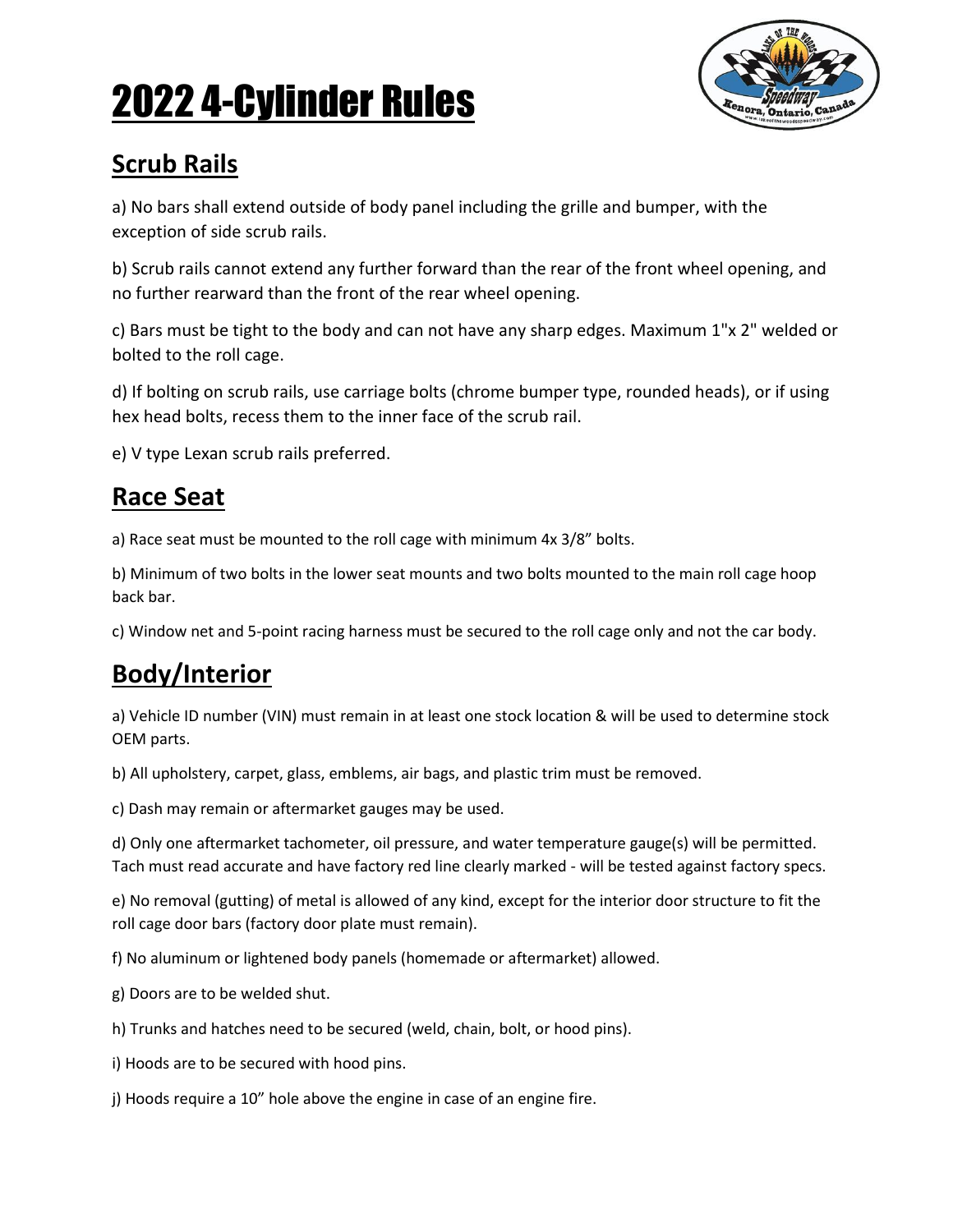

k) Cover any holes in the front and rear firewalls and floor.

l) Bumper covers are to be OEM stock, or similar in appearance to stock, and must be on the car at the start of the race.

m) Bumpers may be repaired with no greater than  $3''$  x  $3''$  x  $.125''$  wall square tube and need to fit completely under the bumper cover with no sharp edges.

n) Enlarging or pounding out fenders to allow for larger tires is allowed.

o) Driver side and passenger side door plates allowed. Must extend 6" past the door in either direction and be bolted through in at least 4 spots (one on fender, two on door, one on rear door or quarter panel) with ½" hardware. Hardware should not protrude any more than necessary. No grader blades.

### **Engine**

a) Top of engine to bottom of oil pan, must be stock for year, make, and model of car and engine.

b) Must be able to show tech official the engine and head casting numbers to verify that the engine/head combinations are stock for your application.

c) OEM STOCK 4cyl or 3cyl engines only, specific to the make, model, and generation of car used, and at least 5 years old.

d) Carburation or fuel injection is okay. SOHC or DOHC is okay. Must be below maximum horsepower/torque limit.

e) On cars equipped with a timing BELT, either one 2" diameter hole between cam gears or two 3/4" holes off

center to gears must be cut in the timing belt cover to allow for cam gear inspection. Holes may have plugs or covers, but must be able to remove without tools for inspection.

f) On cars with a timing CHAIN a hole is NOT required, but the cam/valve cover or timing cover MUST be removable for inspection when requested by tech.

g) No aftermarket performance parts, modified parts, or otherwise enhanced parts (i.e., head studs, non-OEM spec cams, or other valve train parts,

h) No cam modification/grinding, head work to improve performance, non-OEM spec pistons, etc.

i) No interchange of parts with models or trim levels that exceed the class combined maximum horsepower and torque rating.

j) No rotary engines, turbos, or superchargers (engine must be naturally aspirated).

k) Stock compression rule on all engines. Motor compression must be within 20 psi of factory spec.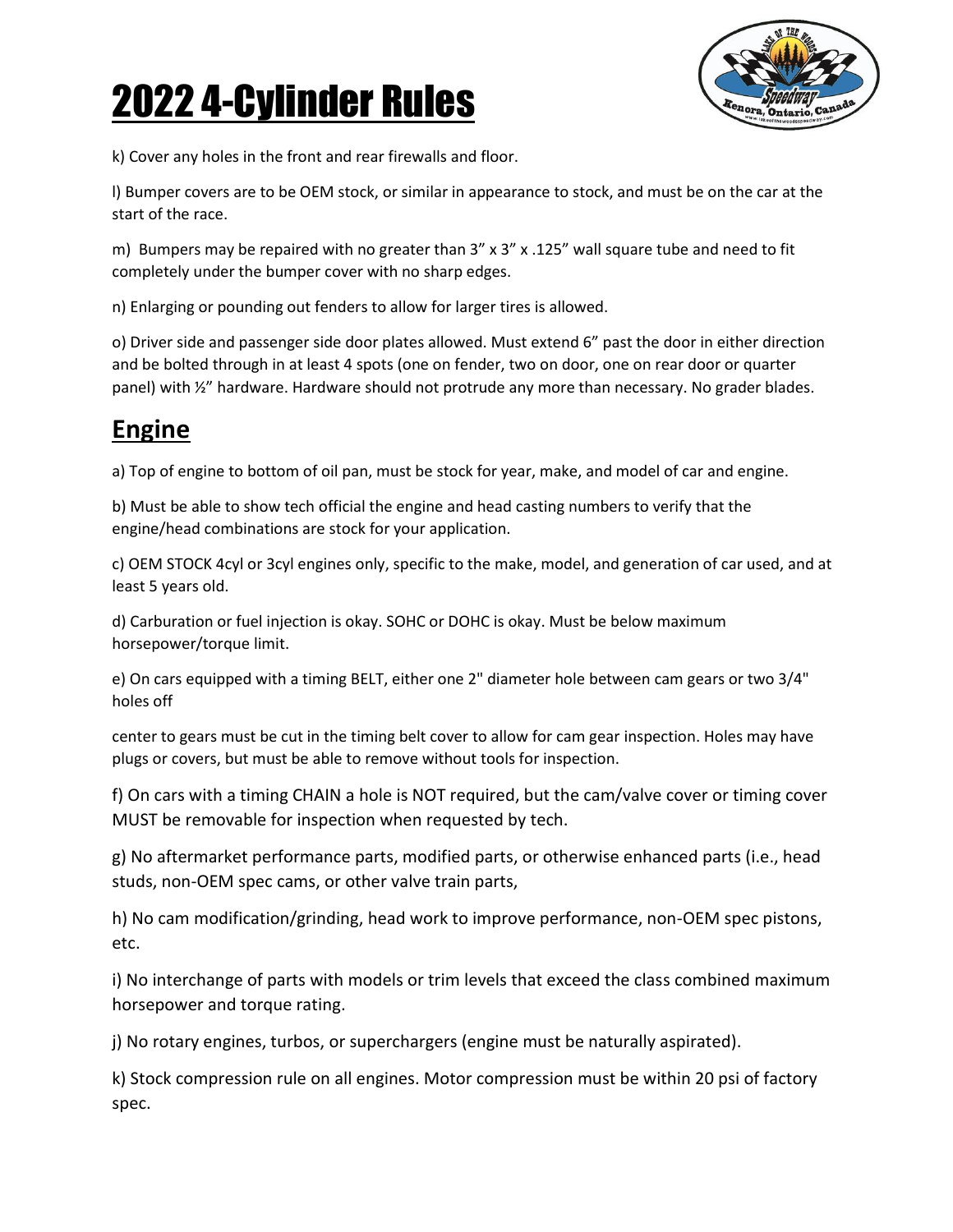

l) Removal of air conditioning system and power steering system is okay.

m) Aftermarket radiators/fans are okay but must be mounted in the OEM location and of similar dimensional size.

### **Computer**

a) Engine management computer must remain OEM stock and be the only direct source of engine control.

b) No computer chips or program alterations (i.e., increasing rev limiter, altering air/fuel ratio, etc.).

c) No standalone aftermarket engine control units or piggyback control units.

d) The vehicle computer (ECU) must be mounted in a visible location providing ease of inspection.

e) OBD II equipped cars must have a functioning diagnostics port accessible to tech officials at all times.

f) Computer must be stock with no modifications, no tuning, removing, or modifying of rev limiter, etc.

g) ECM can be claimed by the track at any time.

h) If ECM is modified, reprogrammed or claim refused car/driver will be disqualified and loss of points for that event.

## **Drivetrain**

a) OEM STOCK drivetrain only, specific to the make, model, and generation of car used, and at least 5 years old.

b) No aftermarket performance parts, modified parts, or otherwise enhanced parts (ie: aluminum flywheels, performance clutches, etc.).

c) No gutting of transmission internals allowed (must function in all gears). Min ¾" inspection hole required for tech to scope flywheel/clutch.

d) Locked/welded differentials are permitted.

e) Solid engine and transmission mounts will be permitted.

f) No brake bias or proportioning valves allowed.

g) All four wheels must lock up.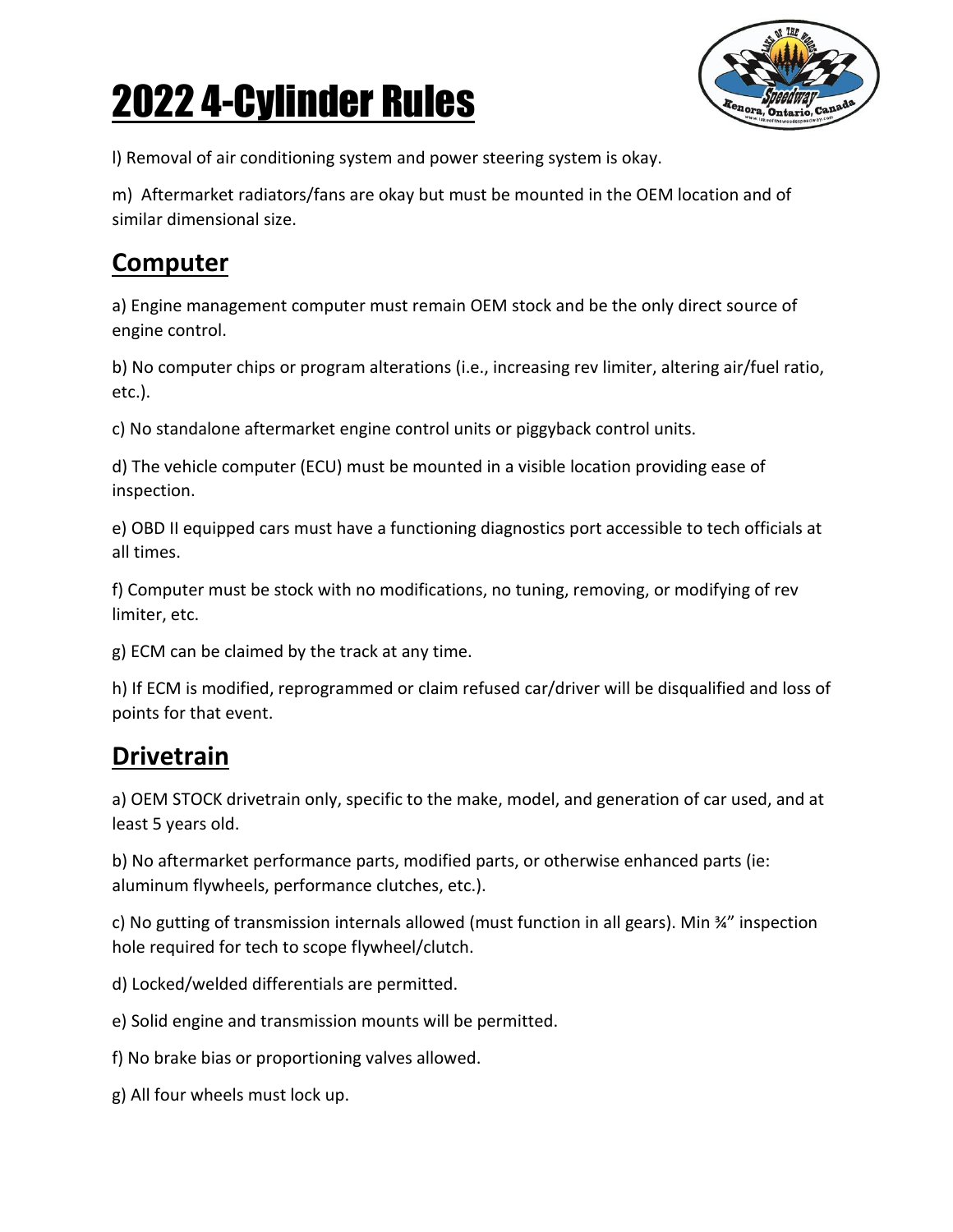

h) Larger wheel studs and/or wheel bearings/hubs on right side of car may be allowed in certain instances for safety reasons.

### **Chassis/Suspension**

a) OEM STOCK suspension only, specific to the make, model, and generation of car used, and at least 5 years old.

b) No aftermarket performance parts, modified parts, or otherwise enhanced parts (i.e., lightened components).

c) Aftermarket bushings allowed, but must be a direct replacement for stock bushings. Must not alter stock suspension geometry.

d) Battery must be secure. No bungee cords or ratchet straps. Battery may be relocated or remain in OEM position. If it is relocated, it must be mounted securely in an enclosed battery box.

e) Stock fuel tank is okay (factory fuel cut-off switch must remain and be functional).

f) Aftermarket racing fuel cells are allowed.

g) Aftermarket racing fuel cell must be secured with approved tank straps and completely closed off from the driver compartment with a firewall.

h) Fuel line running through car must be steel, maximum 3/8" diameter.

i) Aftermarket electric fuel pumps are allowed (not to exceed factory fuel pump flow rate).

j) Aftermarket pump must have a clearly marked shutoff switch within the drivers reach while strapped in.

k) Pump gas only, maximum 93 octane (no E85, no aviation gas, no race gas, no methanol, no alcohol, no fuel additives, etc.)

#### **Emissions**

a) Removal of emission control components is allowed (air pump, EGR, etc.).

b) Factory header (any trim level) or aftermarket headers allowed.

c) Removal of factory exhaust system (catalytic converter, muffler, etc.) is allowed.

d) Exhaust must be directed under car (no open headers), maximum 3" diameter.

e) Stock throttle body must remain unaltered.

f) Air intake system can be stock or replaced with an aftermarket tube and cone filter.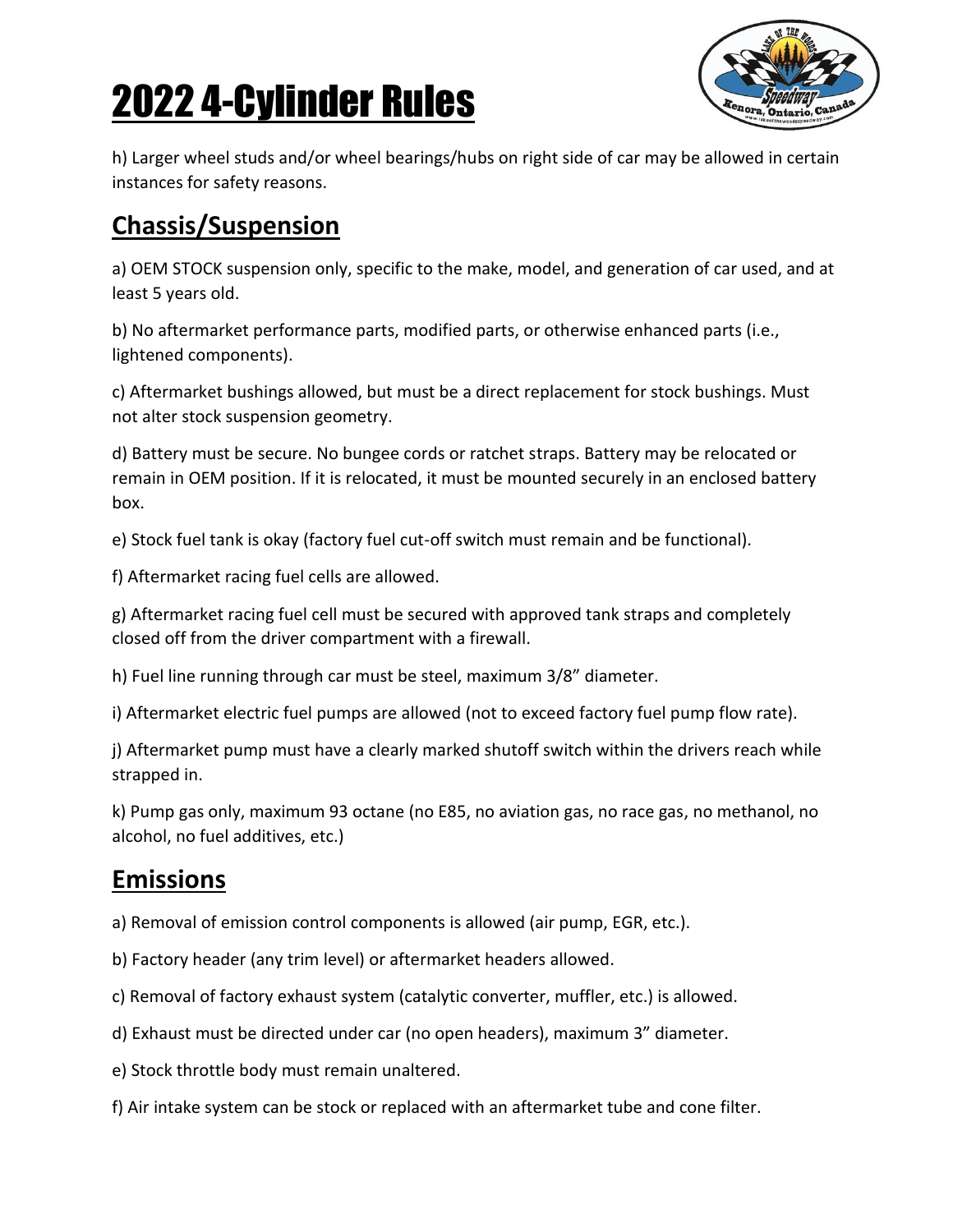

g) Stock MAF sensor must be used as close as possible to stock location.

h) Aftermarket air filter needs to be in the stock air filter location.

### **Tires**

a) D.O.T approved passenger car tires or non-D.O.T. racing tires allowed.

b) M&S and winter only rating acceptable, but no aggressive mud/truck tires.

c) Racing tires must be a "hard" compound (no "soft" or "medium" compound tires).

d) Known approved race tires: Hoosier Stockers P/N 36975 & 36980.

e) Maximum 8" tread width (street or race tires) as measured at the track (at the base of the tread pattern), any aspect ratio (sidewall height), any rim size.

f) OEM style steel or aluminum rims only (no steel or aluminum racing rims, no bead locks).

g) No altering of tires (i.e., softening), no grooving, no siping, no narrowing the tread width, etc.

h) Tire grinding is allowed, but no alteration to the profile (tread must remain flat – no cambering of tires).

i) Minimum tire pressure on right side of car must be 30 PSI before the race starts for D.O.T street tires, and minimum 25 PSI for race tires.

j) Wheel spacers are allowed, maximum 1" thick.

#### **Miscellaneous**

a) A repair/maintenance manual for the year, make, and model of your car is mandatory in your car (Chilton, Hayes, etc., are acceptable) or in your pits, but must be at the track on race day.

### **Mandatory Safety Equipment**

a) Full-Faced SNELL-Rated SA2010 or Newer required

b) Fire Retardant Race Suit, 1pc or 2pc single layer minimum (3 layer or better recommended)

c) Gloves and racing shoes mandatory, but do not have to be fire retardant (recommended)

d) Aluminum Racing Approved Seat Only, mounted to roll cage with minimum 4 x 3/8" bolts. Min. of two bolts in the lower seat mounts and two bolts mounted to the main roll cage hoop back bar.

e) Full containment seat and/or HANS device or similar head restraint recommended.

f) If not HANS or similar device used, then neck protector, guard, brace, or neck collar of some sort is required.